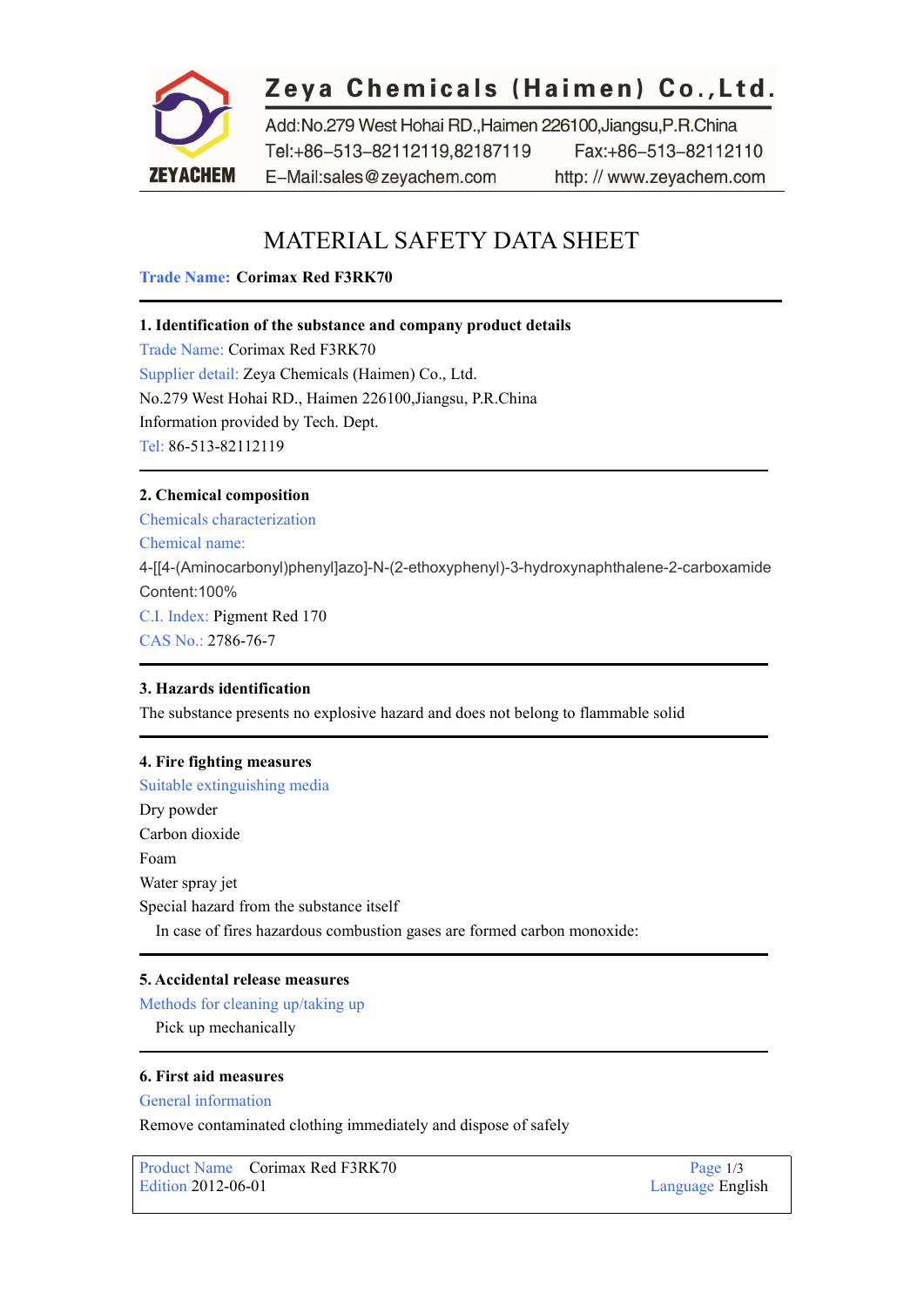

# Zeya Chemicals (Haimen) Co., Ltd.

Add:No.279 West Hohai RD., Haimen 226100, Jiangsu, P.R.China Tel:+86-513-82112119,82187119 Fax:+86-513-82112110 E-Mail:sales@zeyachem.com http://www.zeyachem.com

# After contact with eyes

In case of contact with eyes rinse thoroughly with plenty of cool water and seek medical advice After contact with skin

In case of contact with skin wash off with soap and water

# **7. Exposure controls/personal protection**

General protective measures

Do not inhale dust Avoid contact with eyes and skin Respiratory protection: dust mask Hand protection: gloves

Eye protection: safety glasses

Hygiene measures

Keep away from foodstuffs and beverages Wash hands before breaks and after work

# **8. Handling and storage**

#### Handling

Advice on protection against fire and explosion Keep away from sources of ignition Avoid formation of dust Take precautionary measures against electrostatic loading

# Storage

Be kept in a ventilated, cool and dry place, it should be also avoided to contact with acid material and expose to air.

Keep container dry

# **9. Physical and chemical properties**

Appearance

Form: powder Color: red Odor: odorless

Data relevant to safety

Solubility in water: insoluble

# **10. Toxicological information**

Irritant effect on skin: non-irritant Irritant effect on eyes: non-irritant

Product Name Corimax Red F3RK70 Page 2/3<br>Edition 2012-06-01 Language Eng

Language English